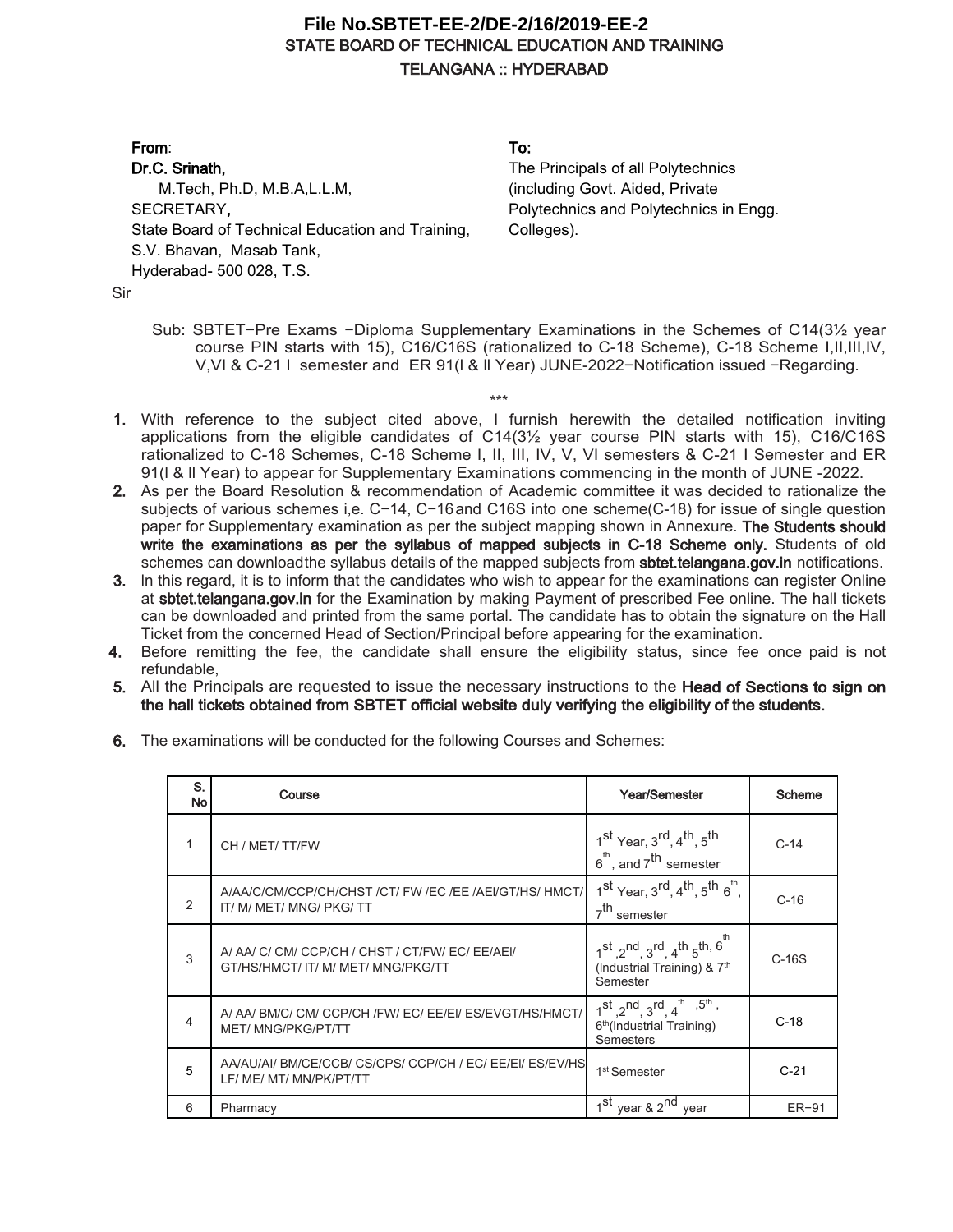# **File No.SBTET-EE-2/DE-2/16/2019-EE-2**

**7. Eligibility Criteria:** The candidates of the following Schemes/ Courses/Year are eligible for JUNE− 2022 Diploma supplementary Examinations:

| S. No.         | <b>Scheme</b> | Year/Semester                                                                                                                                                                                                                                                                                   | <b>Remarks</b>                                                        |  |
|----------------|---------------|-------------------------------------------------------------------------------------------------------------------------------------------------------------------------------------------------------------------------------------------------------------------------------------------------|-----------------------------------------------------------------------|--|
| 1              | $C-14$        | a) 3 1/2 Years course: Candidate admitted during the<br>academicyear 2015-16 (Pin Starts with 15)                                                                                                                                                                                               | C-14, C 16/C-<br>16S schemes<br><b>Rationalized to</b><br>C-18 Scheme |  |
| $\mathcal{P}$  | $C-16$        | a) 3 Years course: Candidate admitted during the<br>academic year 2016-17 (Pin Starts with 16)<br>$\vert$ b) 3 $\frac{1}{2}$ years course: Candidate admitted during the<br>academic year 2016-17 (Pin Starts with 16)                                                                          |                                                                       |  |
| 3              | $C-16S$       | a) 3 Years course: Candidate admitted during the academic<br>year 2017-18 (Pin Starts with 17)<br>b) 3 1/2 Years course: Candidate admitted during the<br>academicyear 2017-18 (Pin Starts with 17).<br>c) IVC Candidates admitted in C16s during academic year<br>2018-19 (Pin Starts with 17) |                                                                       |  |
| $\overline{4}$ | $C-18$        | a) 3 Years course: Candidate admitted during the academic<br>year 2018-19 (Pin Starts with 18)<br>b) IVC Candidates admitted in C16s during academic year<br>2019-20 (Pin Starts with 18)                                                                                                       |                                                                       |  |
| 5              | $C-21$        | a) 3 Years course: Candidate admitted during the<br>academic year 2021-22 (Pin with 21)                                                                                                                                                                                                         |                                                                       |  |
| 6              | <b>ER-91</b>  | Candidates admitted in ER-91 Pharmacy 2 years course<br>duringthe AY 2018-19 and above batches (Pin Starts with<br>18)                                                                                                                                                                          |                                                                       |  |

#### **8. Examination Schedule**

|    | Commencement of theory examinations.                                           | 06-06-2022(Monday)                          |
|----|--------------------------------------------------------------------------------|---------------------------------------------|
| Ш  | Commencement for payment of examination fee through<br>Online.                 | 25-03-2022 (Friday)                         |
| Ш  | Last date for payment of examination fee without penalty to<br>all Candidates. | 16-04-2022 (Saturday)                       |
| IV | Last date for payment of examination fee with penalty to all<br>candidates.    | 18-04-2022 (Monday)                         |
| V  | Last date for payment of examination fee (UNDER TATKAL<br><b>SCHEME)</b>       | 20 -04-2022 (Wednesday)                     |
| VI | Date of payment of examination fee (UNDER PREMIUM<br><b>TATKAL SCHEME)</b>     | <b>Before The Examinationdate</b><br>& time |